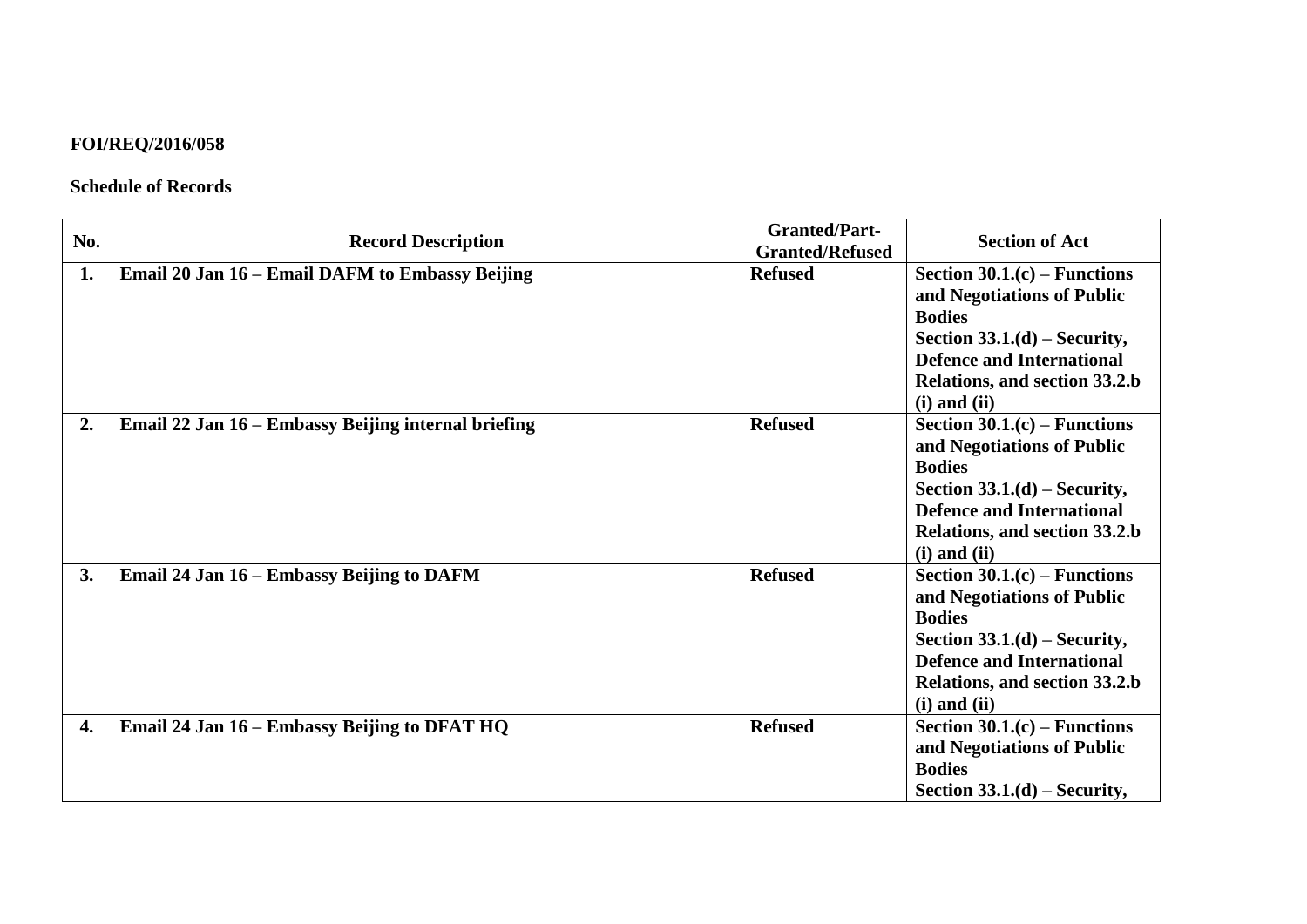| No. | <b>Record Description</b>                                                      | <b>Granted/Part-</b><br><b>Granted/Refused</b> | <b>Section of Act</b>                                                                                                                                                                                   |
|-----|--------------------------------------------------------------------------------|------------------------------------------------|---------------------------------------------------------------------------------------------------------------------------------------------------------------------------------------------------------|
|     |                                                                                |                                                | <b>Defence and International</b><br>Relations, and section 33.2.b<br>$(i)$ and $(ii)$                                                                                                                   |
| 5.  | Email 26 Jan 16 - Ag Attaché Beijing note on meeting to DFAT HQ                | <b>Refused</b>                                 | Section $30.1(c)$ – Functions<br>and Negotiations of Public<br><b>Bodies</b><br>Section $33.1.(d)$ – Security,<br><b>Defence and International</b><br>Relations, and section 33.2.b<br>$(i)$ and $(ii)$ |
| 6.  | Email 27 Jan 16 – internal correspondence between Ambassador and Ag<br>Attaché | <b>Refused</b>                                 | Section $30.1(c)$ – Functions<br>and Negotiations of Public<br><b>Bodies</b><br>Section $33.1.(d)$ – Security,<br><b>Defence and International</b><br>Relations, and section 33.2.b<br>$(i)$ and $(ii)$ |
| 7.  | Email 27 Jan 16 – note on meeting with DDG Zhu MFA                             | <b>Refused</b>                                 | Section $30.1(c)$ – Functions<br>and Negotiations of Public<br><b>Bodies</b><br>Section $33.1.(d)$ – Security,<br><b>Defence and International</b><br>Relations, and section 33.2.b<br>$(i)$ and $(ii)$ |
| 8.  | Email 27 Jan $16$ – note on meeting with DDG Zhu & comments                    | <b>Refused</b>                                 | Section $30.1(c)$ – Functions<br>and Negotiations of Public<br><b>Bodies</b><br>Section $33.1.(d)$ – Security,<br><b>Defence and International</b><br>Relations, and section 33.2.b                     |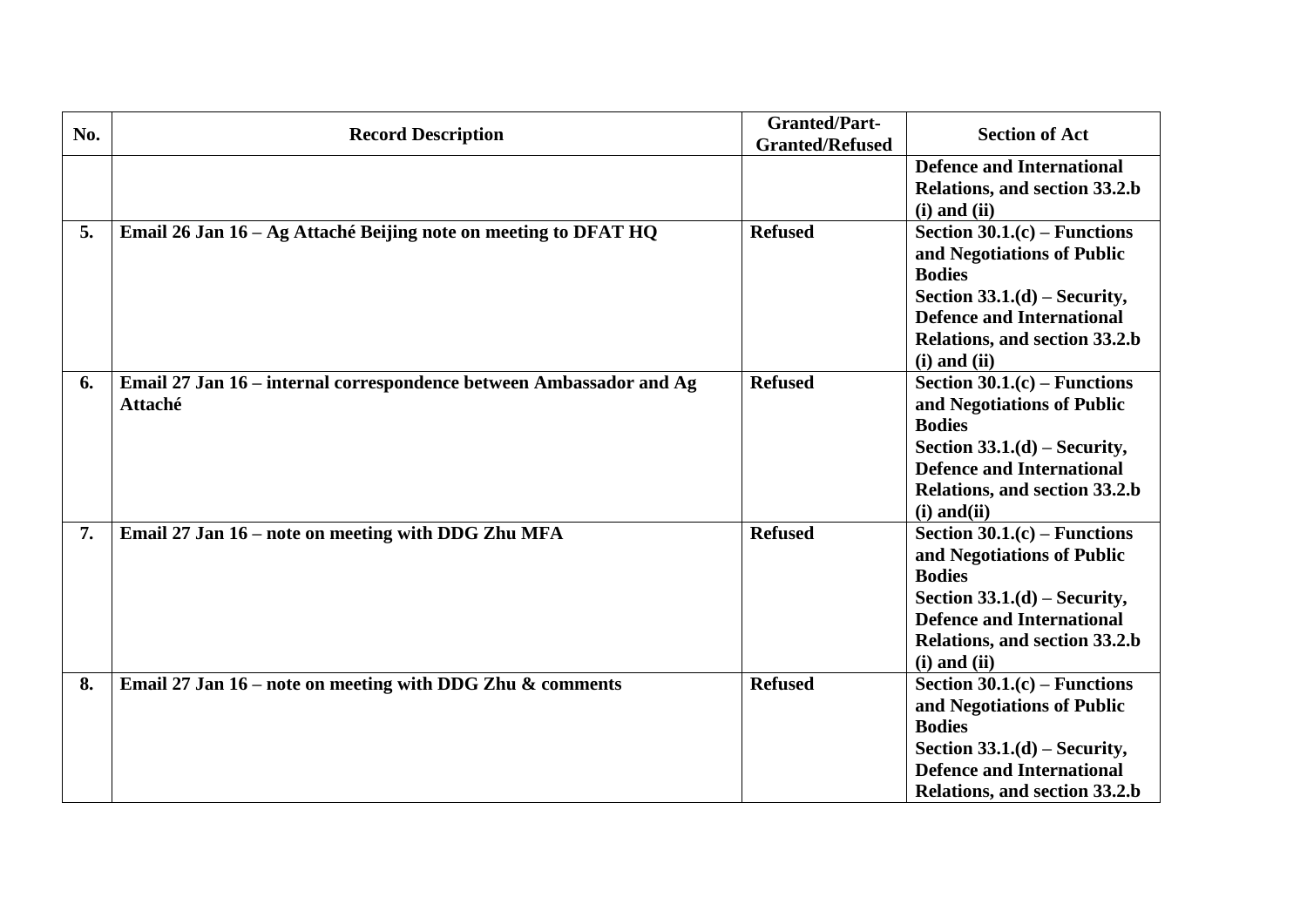| No. | <b>Record Description</b>                                                        | <b>Granted/Part-</b><br><b>Granted/Refused</b> | <b>Section of Act</b>                                                                                                                                                                                   |
|-----|----------------------------------------------------------------------------------|------------------------------------------------|---------------------------------------------------------------------------------------------------------------------------------------------------------------------------------------------------------|
|     |                                                                                  |                                                | $(i)$ and $(ii)$                                                                                                                                                                                        |
| 9.  | Email 06 Feb 16 - report of working dinner with Chinese Ambassador in<br>Dublin. | <b>Refused</b>                                 | Section $30.1(c)$ – Functions<br>and Negotiations of Public<br><b>Bodies</b><br>Section $33.1.(d)$ – Security,<br><b>Defence and International</b><br>Relations, and section 33.2.b<br>$(i)$ and $(ii)$ |
| 10. | Email 07 Feb 16 – report of meeting with SG of DAFM                              | <b>Refused</b>                                 | Section $30.1(c)$ – Functions<br>and Negotiations of Public<br><b>Bodies</b><br>Section $33.1.(d)$ – Security,<br><b>Defence and International</b><br>Relations, and section 33.2.b<br>$(i)$ and $(ii)$ |
| 11. | Email 07 Feb 16 - report of meeting with head of Bord Bia                        | <b>Refused</b>                                 | Section $30.1(c)$ – Functions<br>and Negotiations of Public<br><b>Bodies</b><br>Section $33.1.(d)$ – Security,<br><b>Defence and International</b><br>Relations, and section 33.2.b<br>$(i)$ and $(ii)$ |
| 12. | Email 22 Feb 16 – report of meeting with Chinese diplomat based in Dublin.       | <b>Refused</b>                                 | Section $30.1(c)$ – Functions<br>and Negotiations of Public<br><b>Bodies</b><br>Section $33.1.(d)$ – Security,<br><b>Defence and International</b><br>Relations, and section 33.2.b<br>$(i)$ and $(ii)$ |
| 13. | Email 11 Mar 16 – note on call by Ambassador Xu on DFAT Political                | <b>Refused</b>                                 | Section $30.1(c)$ – Functions                                                                                                                                                                           |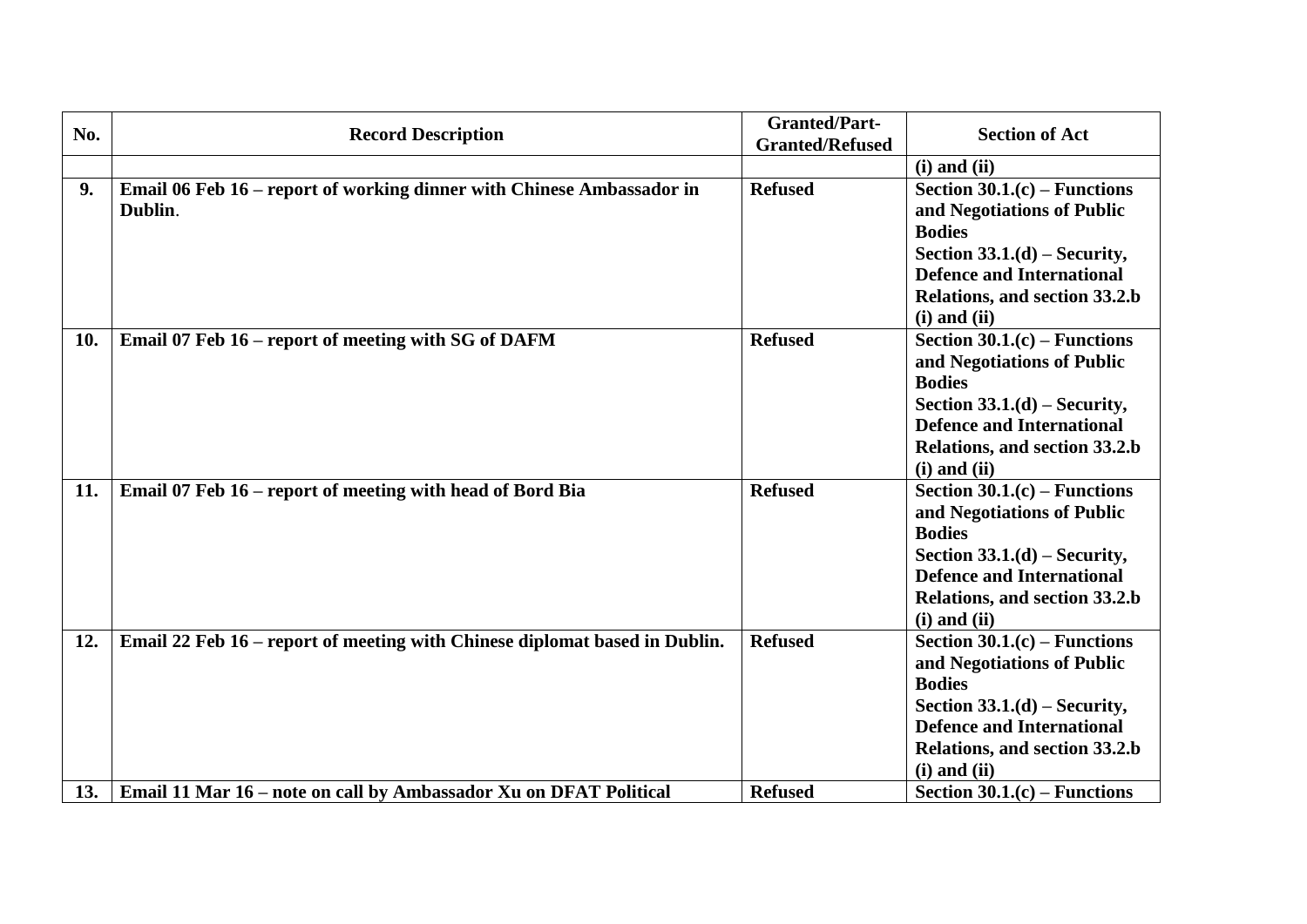| No. | <b>Record Description</b>                                                      | <b>Granted/Part-</b><br><b>Granted/Refused</b> | <b>Section of Act</b>                                                                                                                                                                                   |
|-----|--------------------------------------------------------------------------------|------------------------------------------------|---------------------------------------------------------------------------------------------------------------------------------------------------------------------------------------------------------|
|     | <b>Director</b>                                                                |                                                | and Negotiations of Public<br><b>Bodies</b><br>Section $33.1.(d)$ – Security,<br><b>Defence and International</b><br>Relations, and section 33.2.b<br>$(i)$ and $(ii)$                                  |
| 14. | Email 14 Mar 16 – briefing note for Ambassador ahead of high level<br>meetings | <b>Refused</b>                                 | Section $30.1(c)$ – Functions<br>and Negotiations of Public<br><b>Bodies</b><br>Section $33.1(d)$ – Security,<br><b>Defence and International</b><br>Relations, and section 33.2.b<br>$(i)$ and $(ii)$  |
| 15. | Email 18 Mar 16 – note on meeting with Asst FM Liu                             | <b>Refused</b>                                 | Section $30.1(c)$ – Functions<br>and Negotiations of Public<br><b>Bodies</b><br>Section $33.1.(d)$ – Security,<br><b>Defence and International</b><br>Relations, and section 33.2.b<br>$(i)$ and $(ii)$ |
| 16. | Email 21 Mar 16 – note from Amb re working dinner                              | <b>Refused</b>                                 | Section $30.1(c)$ – Functions<br>and Negotiations of Public<br><b>Bodies</b><br>Section $33.1.(d)$ – Security,<br><b>Defence and International</b><br>Relations, and section 33.2.b<br>$(i)$ and $(ii)$ |
| 17. | Email 30 Mar 16 – note on meeting with Chinese diplomat                        | <b>Refused</b>                                 | Section $30.1(c)$ – Functions<br>and Negotiations of Public<br><b>Bodies</b>                                                                                                                            |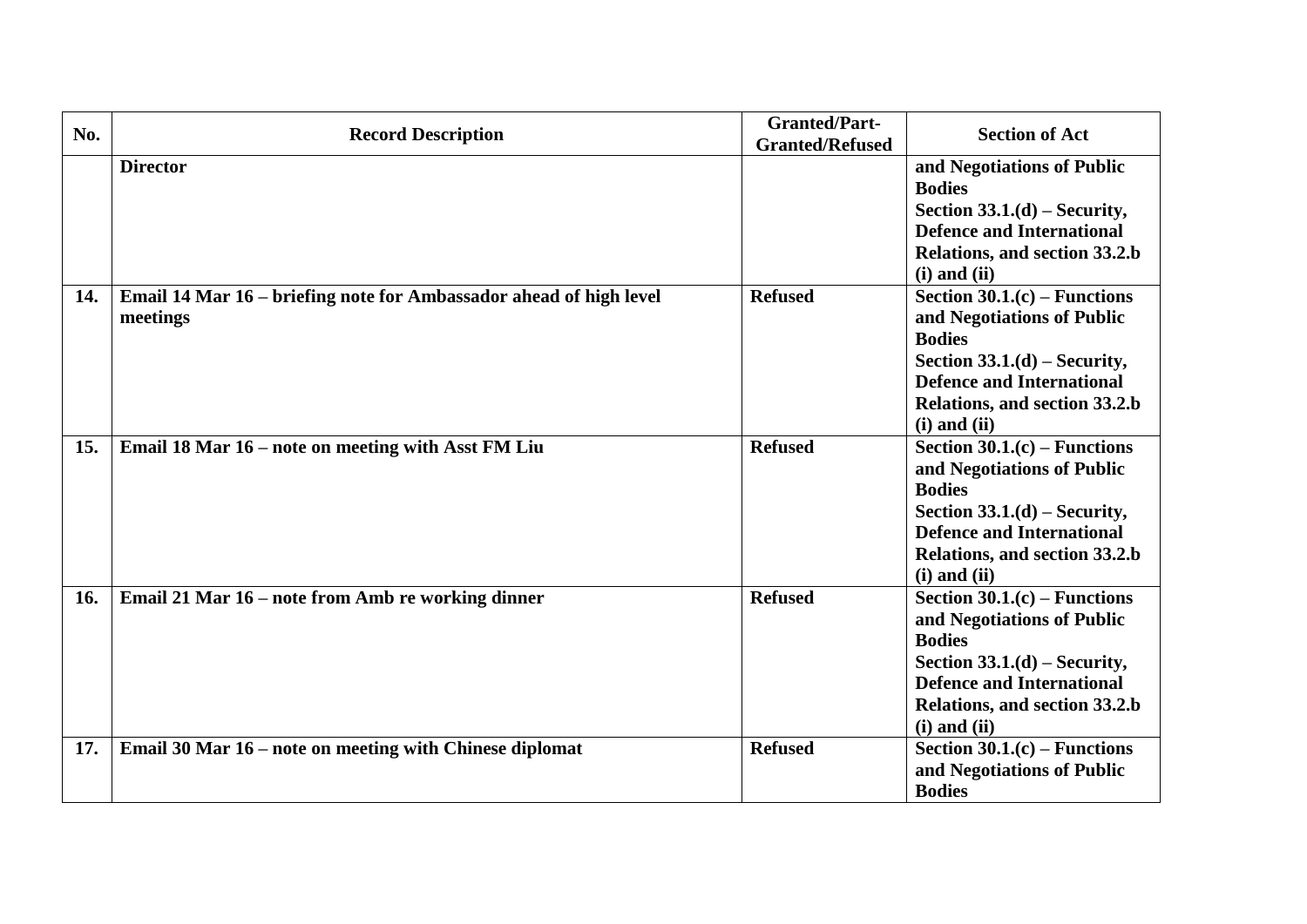| No. | <b>Record Description</b>              | <b>Granted/Part-</b><br><b>Granted/Refused</b> | <b>Section of Act</b>                                                                                                                                                                                   |
|-----|----------------------------------------|------------------------------------------------|---------------------------------------------------------------------------------------------------------------------------------------------------------------------------------------------------------|
|     |                                        |                                                | Section $33.1.(d) - Security$ ,<br><b>Defence and International</b><br>Relations, and section 33.2.b<br>$(i)$ and $(ii)$                                                                                |
| 18. | Email 31 Mar 16 – note for Minister    | <b>Refused</b>                                 | Section $30.1(c)$ – Functions<br>and Negotiations of Public<br><b>Bodies</b><br>Section $33.1.(d)$ – Security,<br><b>Defence and International</b><br>Relations, and section 33.2.b<br>$(i)$ and $(ii)$ |
| 19. | Email 01 March 16 – Ag Attaché to Amb  | <b>Refused</b>                                 | Section $30.1(c)$ – Functions<br>and Negotiations of Public<br><b>Bodies</b><br>Section $33.1.(d)$ – Security,<br><b>Defence and International</b><br>Relations, and section 33.2.b<br>$(i)$ and $(ii)$ |
| 20. | Email 05 Apr 16 – note from Ag Attaché | <b>Refused</b>                                 | Section $30.1(c)$ – Functions<br>and Negotiations of Public<br><b>Bodies</b><br>Section $33.1.(d)$ – Security,<br><b>Defence and International</b><br>Relations, and section 33.2.b<br>$(i)$ and $(ii)$ |
| 21. | Email 05 Apr 16 – note from AQSIQ      | <b>Refused</b>                                 | Section $30.1(c)$ – Functions<br>and Negotiations of Public<br><b>Bodies</b><br>Section $33.1.(d)$ – Security,<br><b>Defence and International</b>                                                      |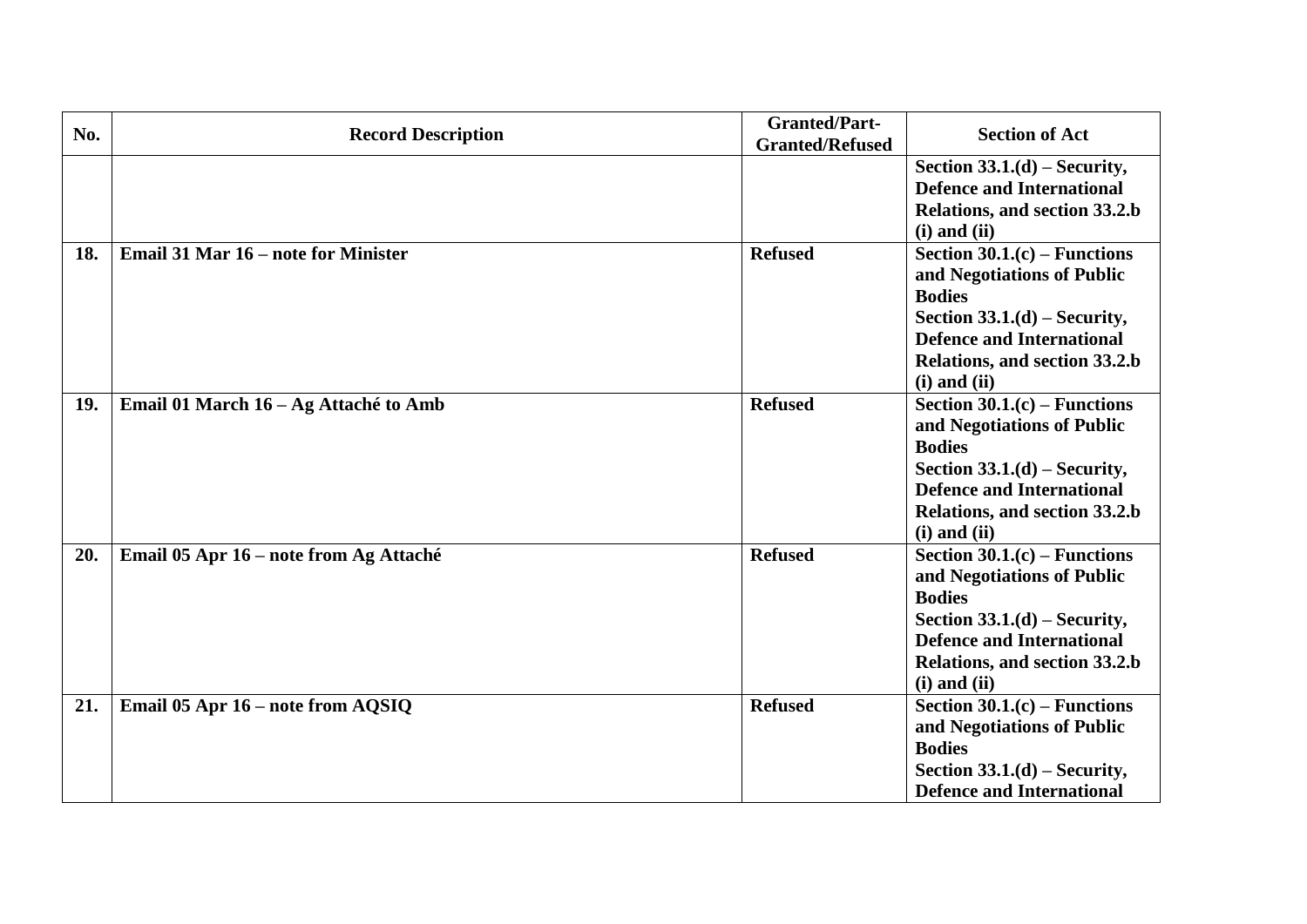| No. | <b>Record Description</b>                                         | <b>Granted/Part-</b><br><b>Granted/Refused</b> | <b>Section of Act</b>                                                                                                                                                                                    |
|-----|-------------------------------------------------------------------|------------------------------------------------|----------------------------------------------------------------------------------------------------------------------------------------------------------------------------------------------------------|
|     |                                                                   |                                                | Relations, and section 33.2.b<br>$(i)$ and $(ii)$                                                                                                                                                        |
| 22. | Email 07 Apr 16 – note on Chinese demarches                       | <b>Refused</b>                                 | Section $30.1(c)$ – Functions<br>and Negotiations of Public<br><b>Bodies</b><br>Section $33.1.(d) - Security$ ,<br><b>Defence and International</b><br>Relations, and section 33.2.b<br>$(i)$ and $(ii)$ |
| 23. | <b>Email 18 Apr 16 – meeting with Commissioner Hogan</b>          | <b>Refused</b>                                 | Section $30.1(c)$ – Functions<br>and Negotiations of Public<br><b>Bodies</b><br>Section $33.1.(d)$ – Security,<br><b>Defence and International</b><br>Relations, and section 33.2.b<br>$(i)$ and $(ii)$  |
| 24. | Email 25 Apr 16 - report of meeting with Ambassador designate Yue | <b>Refused</b>                                 | Section $30.1(c)$ – Functions<br>and Negotiations of Public<br><b>Bodies</b><br>Section $33.1.(d)$ – Security,<br><b>Defence and International</b><br>Relations, and section 33.2.b<br>$(i)$ and $(ii)$  |
| 25. | Email 25 Apr 16 – note on agenda for meeting with Asst FM Liu     | <b>Refused</b>                                 | Section $30.1(c)$ – Functions<br>and Negotiations of Public<br><b>Bodies</b><br>Section $33.1.(d)$ – Security,<br><b>Defence and International</b><br>Relations, and section 33.2.b<br>$(i)$ and $(ii)$  |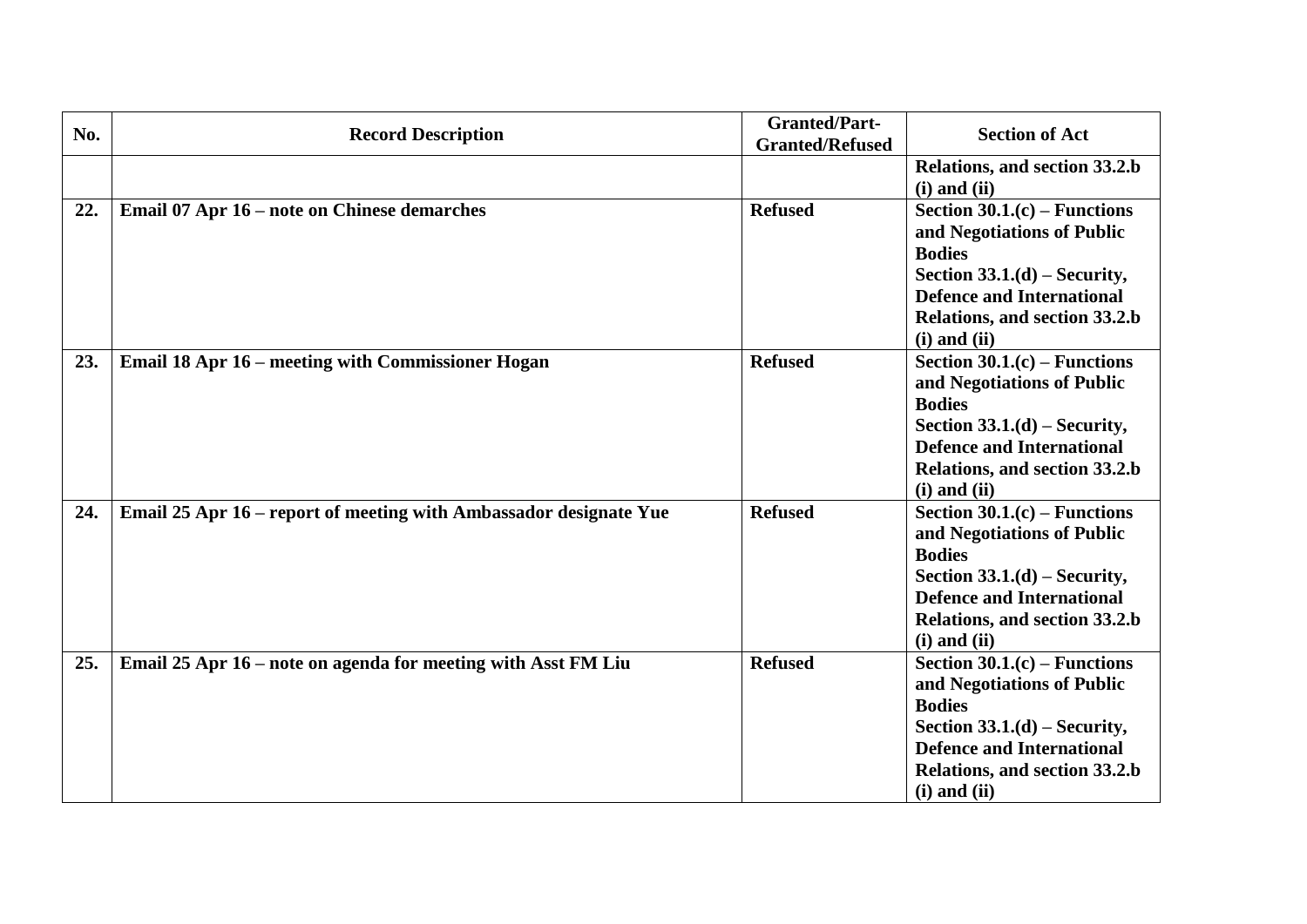| No. | <b>Record Description</b>                                     | <b>Granted/Part-</b><br><b>Granted/Refused</b> | <b>Section of Act</b>                                                                                                                                                                                   |
|-----|---------------------------------------------------------------|------------------------------------------------|---------------------------------------------------------------------------------------------------------------------------------------------------------------------------------------------------------|
| 26. | Email 29 Apr 16 – report of meeting with Asst FM Liu          | <b>Refused</b>                                 | Section $30.1(c)$ – Functions<br>and Negotiations of Public<br><b>Bodies</b><br>Section $33.1.(d)$ – Security,<br><b>Defence and International</b><br>Relations, and section 33.2.b<br>$(i)$ and $(ii)$ |
| 27. | Email 5 April 2016 - Internal Asia Pacific Unit communication | <b>Refused</b>                                 | Section $30.1(c)$ – Functions<br>and Negotiations of Public<br><b>Bodies</b><br>Section $33.1.(d)$ – Security,<br><b>Defence and International</b><br>Relations, and section 33.2.b<br>$(i)$ and $(ii)$ |
| 28. | Email 5 April 2016 – DFAT to D/Taoiseach                      | <b>Refused</b>                                 | Section $30.1(c)$ – Functions<br>and Negotiations of Public<br><b>Bodies</b><br>Section $33.1.(d)$ – Security,<br><b>Defence and International</b><br>Relations, and section 33.2.b<br>$(i)$ and $(ii)$ |
| 29. | Email 5 April 2016 - Internal DFAT communication              | <b>Refused</b>                                 | Section $30.1(c)$ – Functions<br>and Negotiations of Public<br><b>Bodies</b><br>Section $33.1.(d)$ – Security,<br><b>Defence and International</b><br>Relations, and section 33.2.b<br>$(i)$ and $(ii)$ |
| 30. | Email 28 Jan 2016 – note on meeting with DDG Zhu MFA          | <b>Refused</b>                                 | Section $30.1(c)$ – Functions<br>and Negotiations of Public                                                                                                                                             |